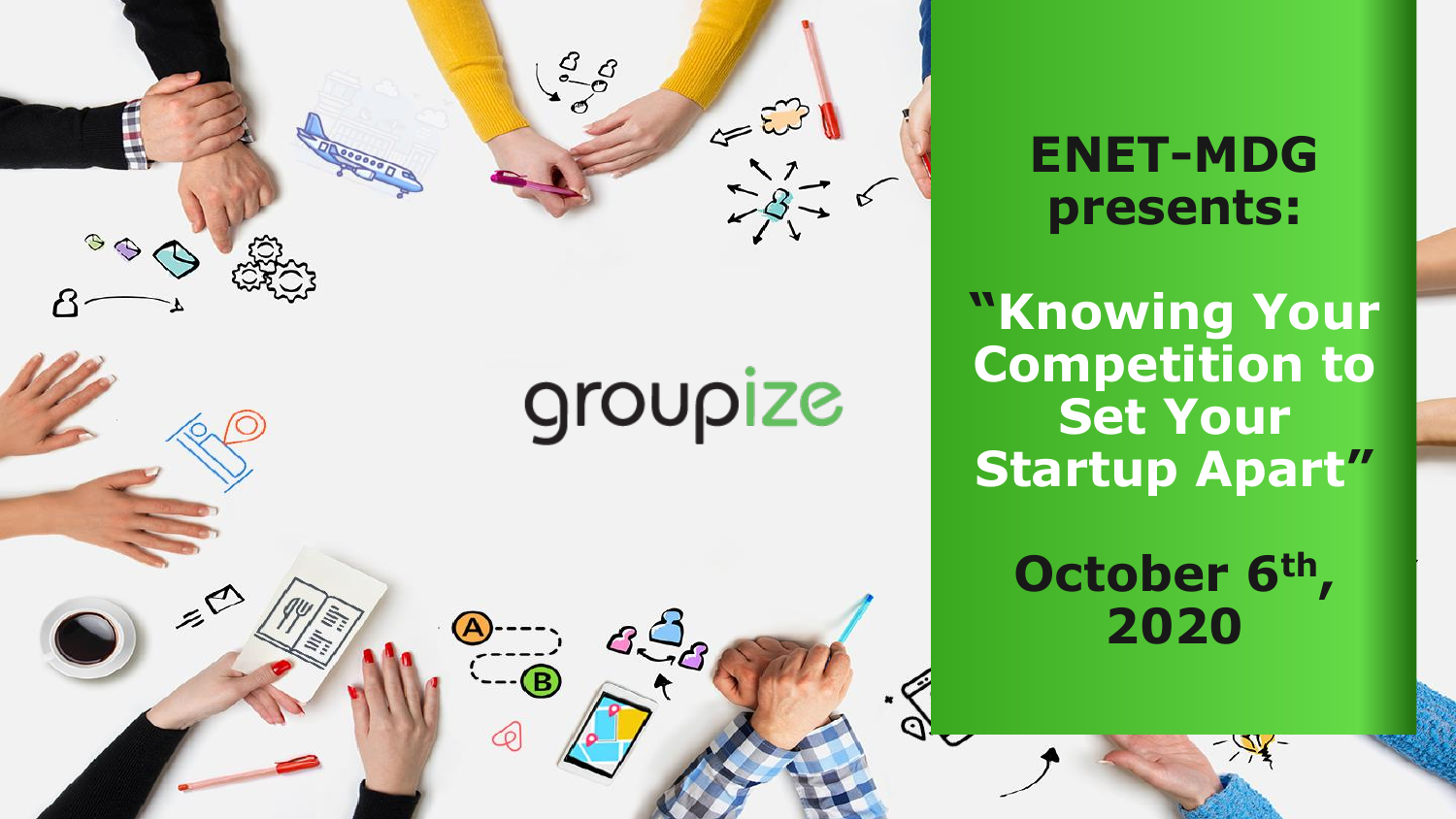





The entry point for corporations to manage expense, travel and risk for all meetings & events



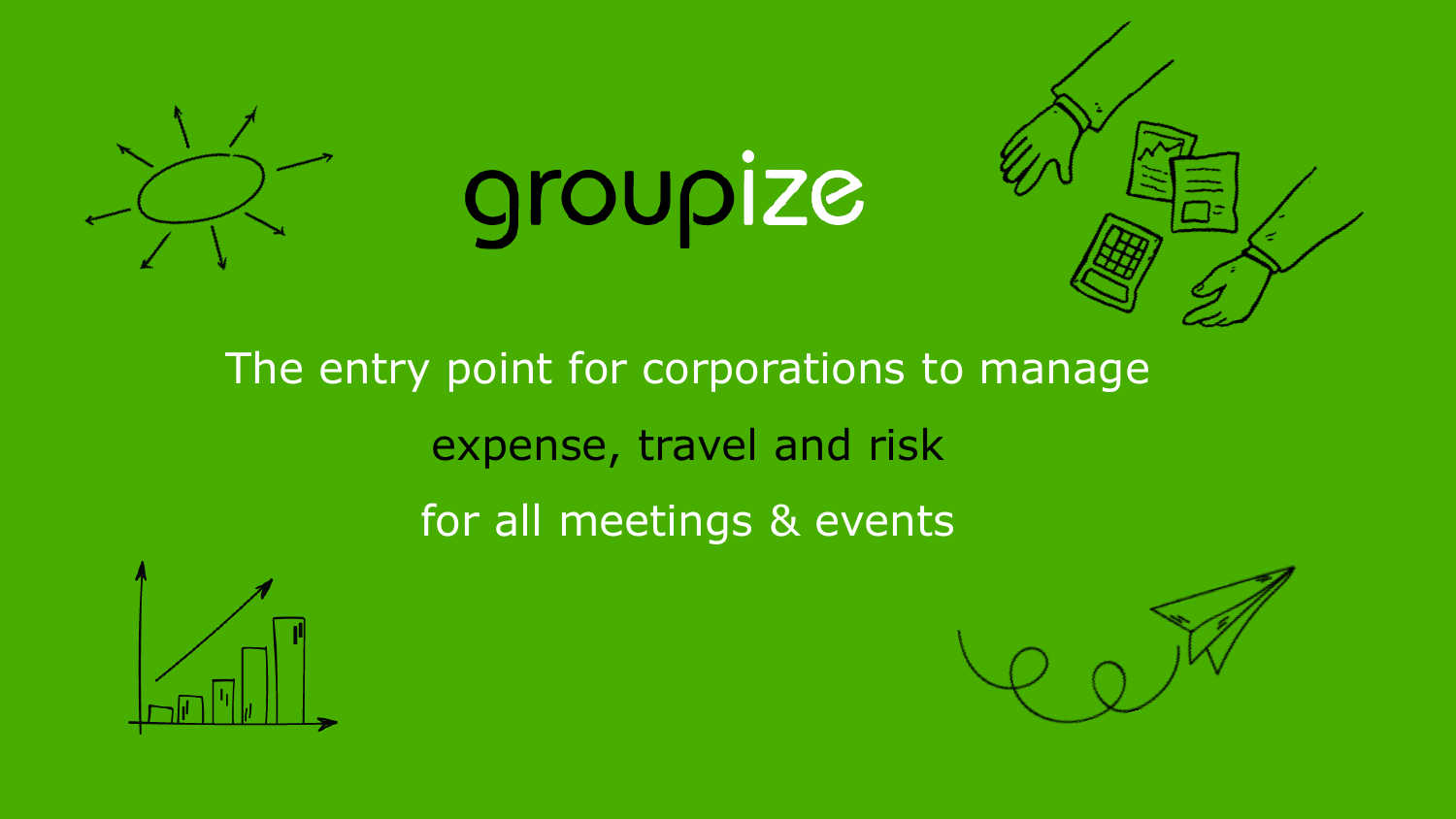## **Get To Know** Alisa de Gaspe Beaubien



Alisa de Gaspe Beaubien, CEO of Groupize

#### • **Chief Executive Officer** at **Groupize**.

- **Strategic Partner** for agency executives in designing a profitable meetings program.
- Professional resource for **client consultations** & **sales support**.
- Known for helping organizations by bringing in **more spend** to their managed travel program.
- Delivers **innovative solutions** to solve complex problems.
- Advocate for improving travelers **experience, savings & efficiencies** for groups, meetings & events.
- Passionate about helping companies **reduce their spend & risk** for their largest area of decentralized rogue spend.

groupize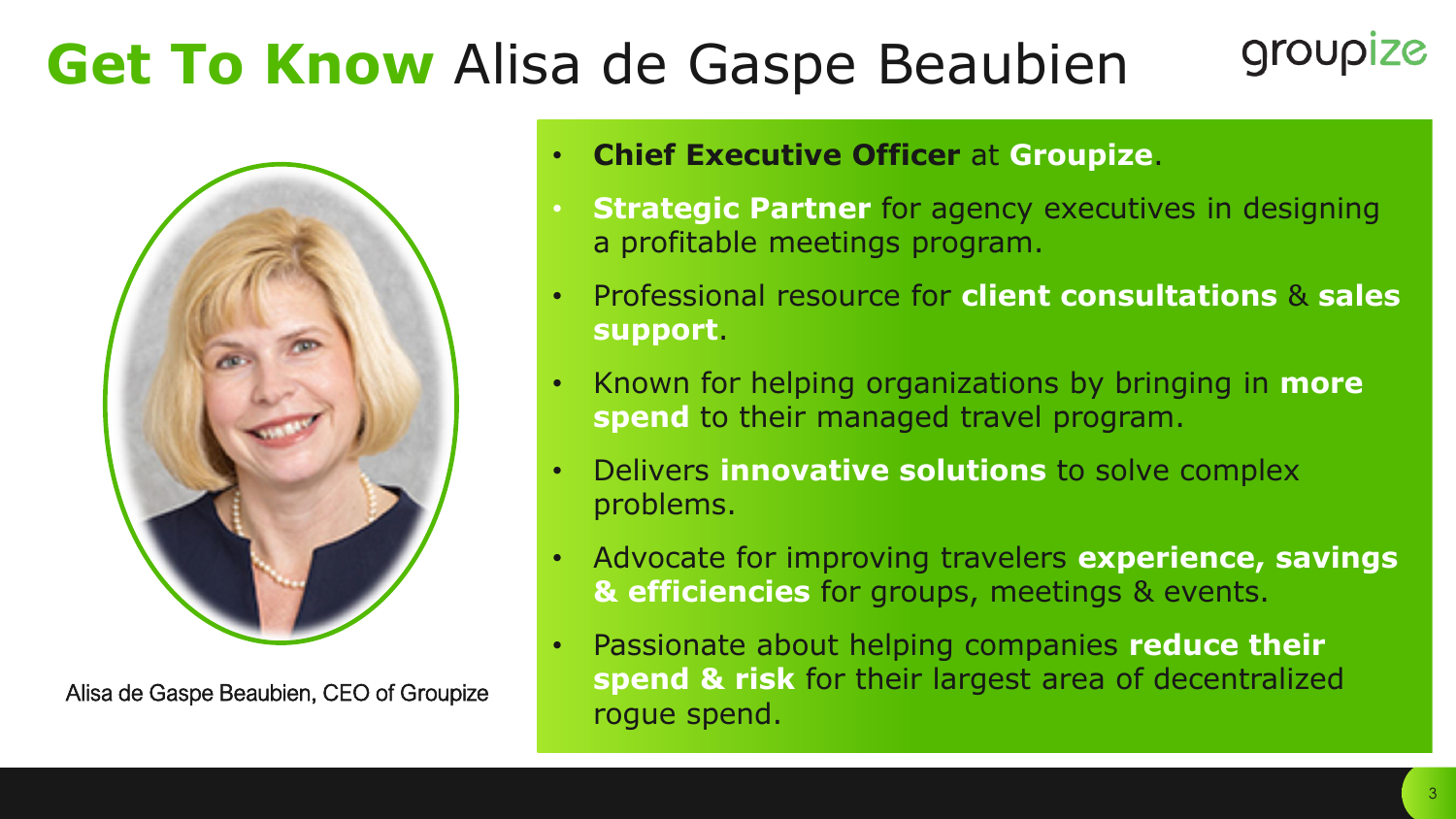# **KNOWING THE COMPETITION**

**Creating your competitive edge:** 

# **7 lessons learned guiding a company from obscurity to market leadership**

groupize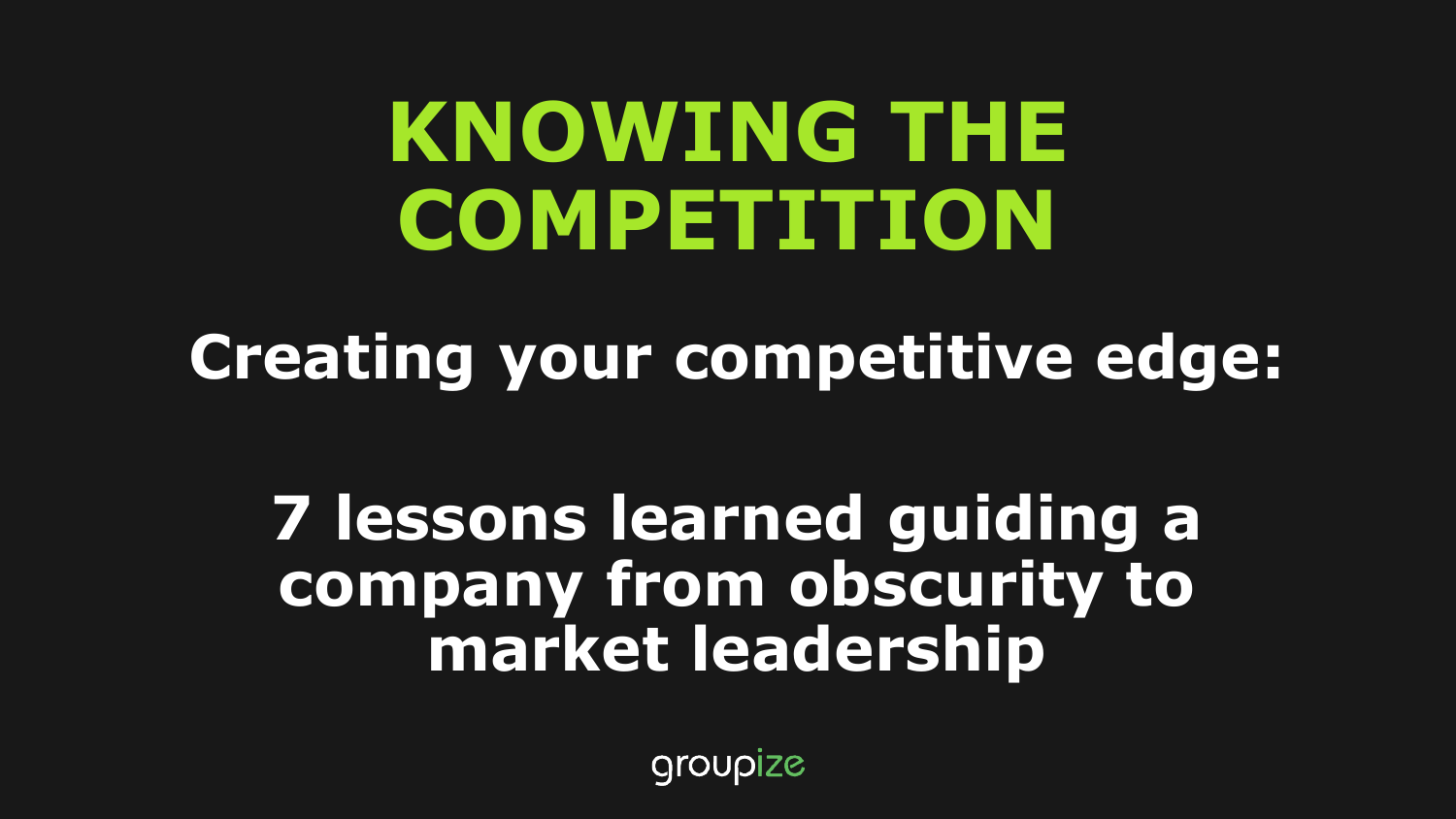### **How big is the Market – and is there room for you?**

#### **Event Technology Is A \$20B Addressable Market**

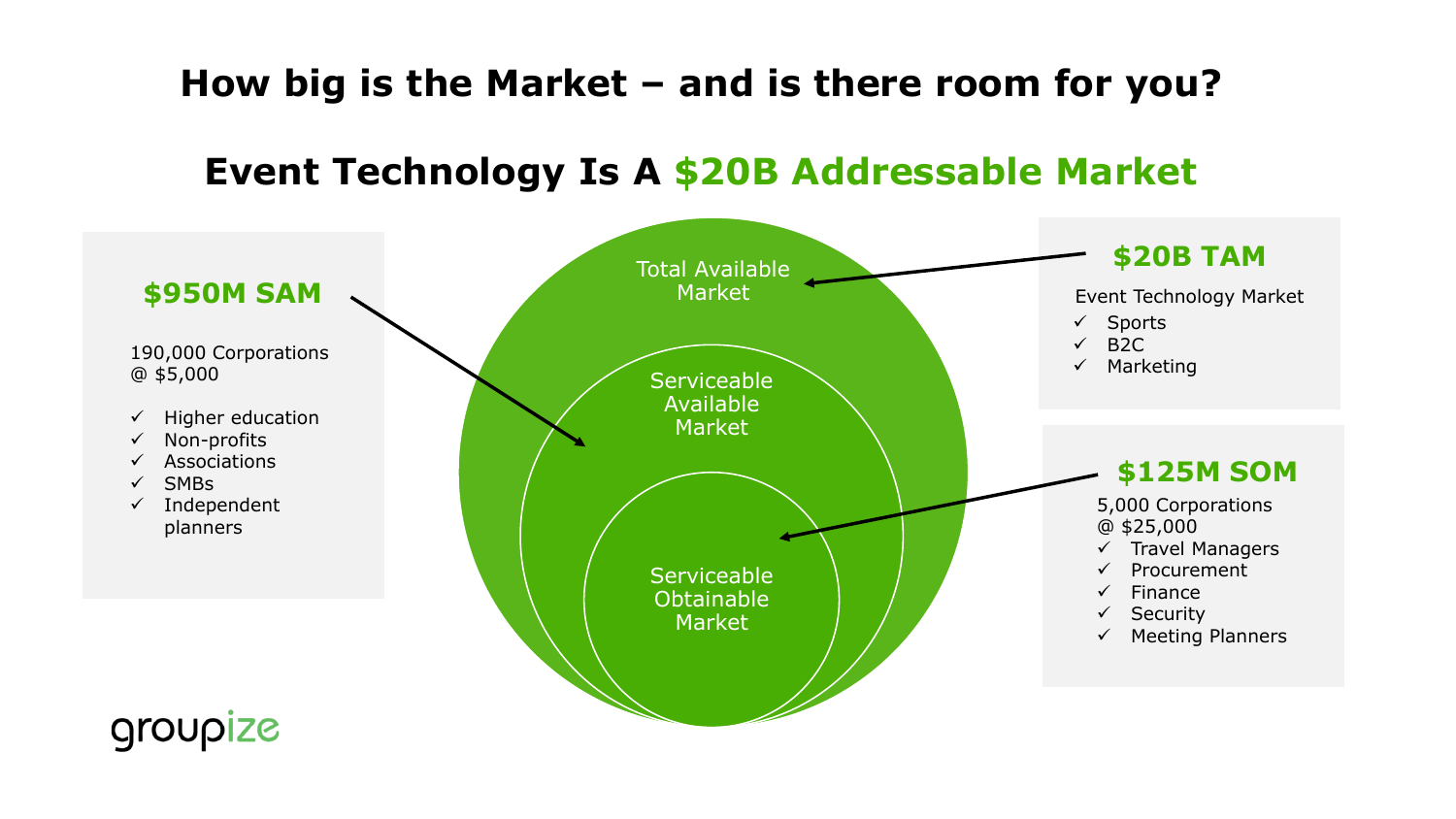#### **#1 Learn the Market Continually validate your assumptions**

**Self Service & Easy to Use**

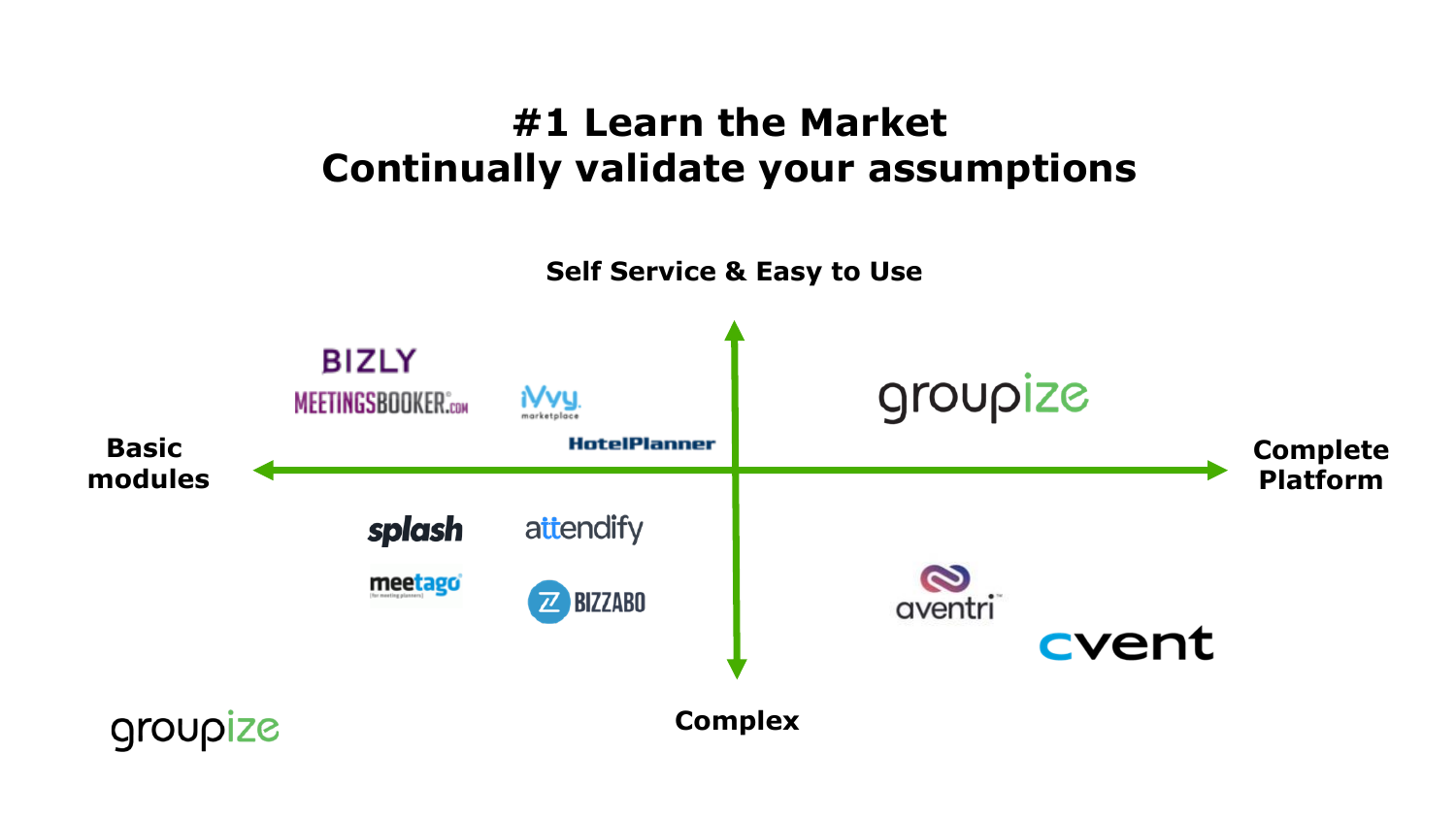

# #2 Become the Thought Leaders Create a Category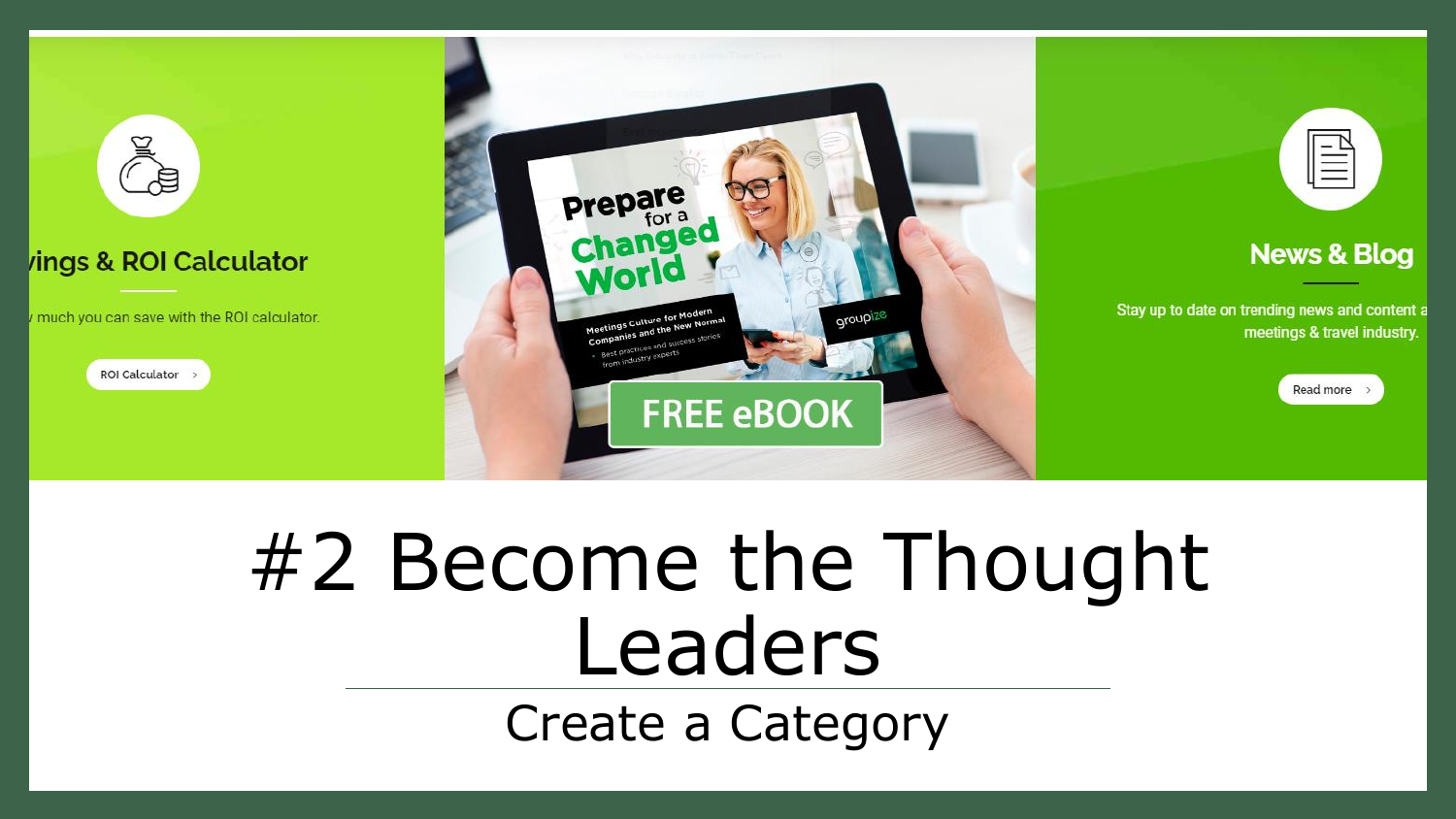### **#3 Understand the Buyer Influencers and Create a Barrier to Entry for the next entrant**

| <b>SAP<sup>®</sup> Concur<sup>®</sup> Partner</b>                               | 40,000 customers | <b>Finance</b>                    | JP Morgan, Mastercard, Mutual AIG, ION, Charles<br>Schwab, Credit Suisse, Mutual of Omaha                                                                                          |  |
|---------------------------------------------------------------------------------|------------------|-----------------------------------|------------------------------------------------------------------------------------------------------------------------------------------------------------------------------------|--|
| <b>GLOBAL</b><br><b>AMERICAN</b><br>EXPRESS<br><b>BUSINESS</b><br><b>TRAVEL</b> | 8,000 customers  | <b>Higher</b><br><b>Education</b> | University of California System, University of Delaware,<br>MIT, Emerson, Babson, University of Wisconsin,<br>University of Texas system                                           |  |
| HELMSBRISCOE                                                                    | 9,600 customers  | <b>Manufacturing</b>              | BAE Systems, Boeing, Cabot, ConAgra, Continental Systems,<br>Dolby, Dow Chemical, Electrolux, Honda, Koch Systems, Lamb<br>Weston, Schindler, Siemens, Tesla, Fiat, Mercedes, etc. |  |
| <b>BCD</b> <sup>o</sup> travel                                                  | 3,000 customers  | <b>Pharma</b>                     | BioMarin, Mylan, Pfizer, Sarepta, Merck, AMGEN,<br>McKesson                                                                                                                        |  |
| <b>The Contract Propert</b>                                                     | 1,200 customers  | <b>Retail</b>                     | Danone, Foot Locker, H&M, Hershey, Kontoor Brands<br>, Pappas Restaurants, Caleres, TJX                                                                                            |  |
| <b>ConferenceDirect</b> ®                                                       | 4,400 customers  | <b>Services</b>                   | ADP, Gartner, Informatica, Kinder Morgan, McKinsey,<br>RSM, Viacom, Willis Towers Watson                                                                                           |  |
| <b>Group</b>                                                                    |                  |                                   |                                                                                                                                                                                    |  |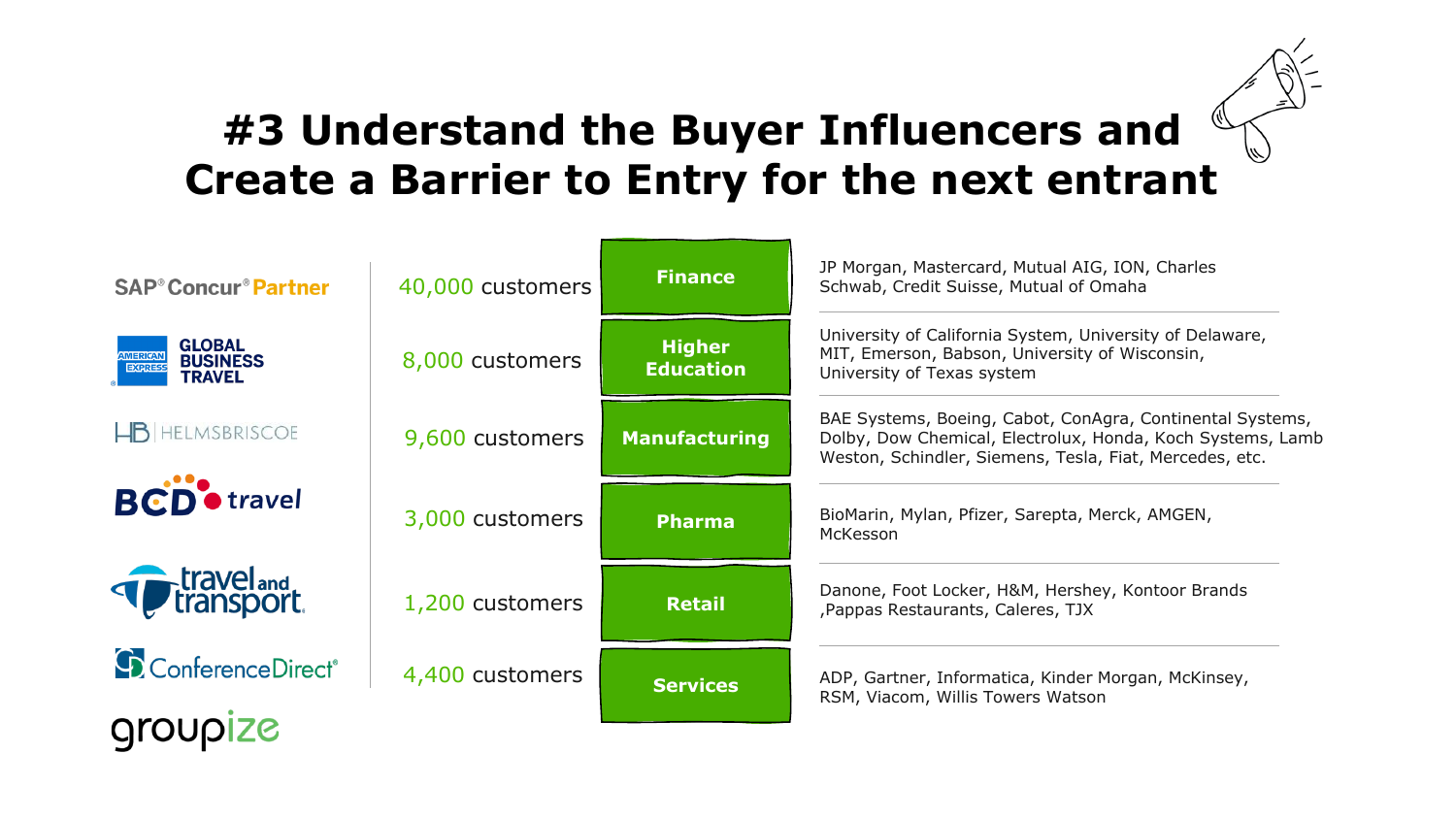

groupize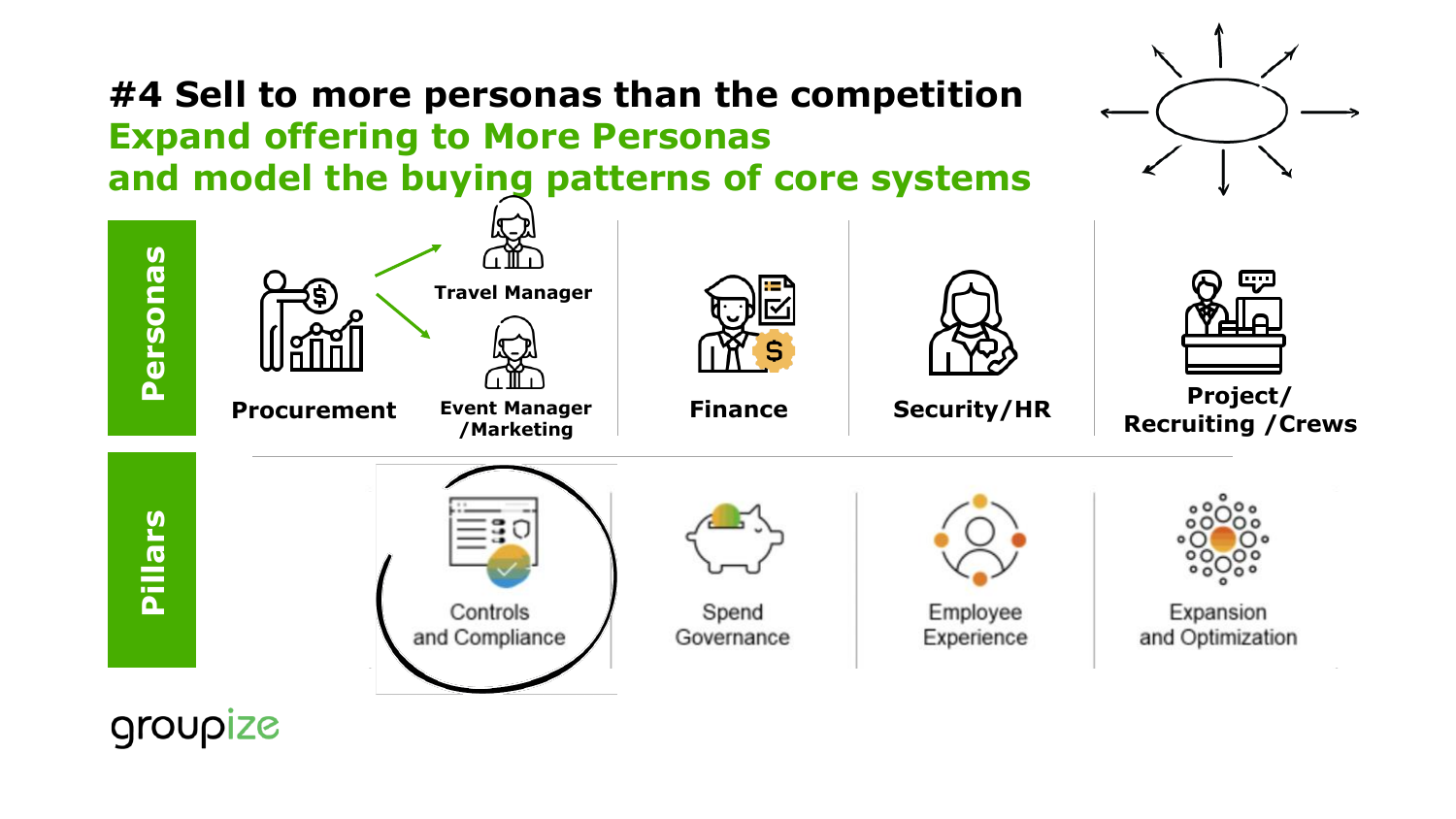#### **#5 Do More and Do It Better**

|                              | <b>Groupize</b>    | Cvent              | <b>Bizly</b>              | Meetingsbookers         | <b>IVVy</b>               |
|------------------------------|--------------------|--------------------|---------------------------|-------------------------|---------------------------|
| <b>DIY/Self Service</b>      |                    | $\bm{x}$           |                           |                         |                           |
| <b>Expert Workflow</b>       | $\checkmark$       | $\checkmark$       | $\bm{x}$                  | $\overline{\mathbf{x}}$ | $\boldsymbol{\mathsf{x}}$ |
| eBids/RFPs                   | $\checkmark$       | $\sqrt{}$          | $\checkmark$              | $\checkmark$            | single hotel              |
| <b>Hotel Bookings</b>        | $\checkmark$       | $\bm{x}$           | $\bm{x}$                  | $\bm{x}$                | $\bm{x}$                  |
| <b>Instant Book Meetings</b> | $\bm{x}$           | $\bm{x}$           | extranet                  | Extranet + Regus        | extranet + Oracle         |
| <b>Registration</b>          | $\checkmark$       | $\sqrt{\sqrt{\ }}$ | <b>RSVP</b>               | $\overline{\textbf{x}}$ | $\overline{?}$            |
| <b>Room Block</b>            |                    |                    | $\bm{x}$                  | $\bm{x}$                | $\overline{?}$            |
| Air                          |                    |                    | $\mathbf x$               | $\overline{\textbf{x}}$ | $\overline{\textbf{x}}$   |
| <b>SAP Concur</b>            | $\sqrt{\sqrt{\ }}$ |                    | $\boldsymbol{\mathsf{x}}$ | $\bm{x}$                | $\boldsymbol{\mathsf{x}}$ |
| <b>Hotels</b>                | 150K               | 200K               | 5K                        | 16K                     | 15K                       |
| <b>Venues</b>                | 20K (in 2020)      | 25K                | 15K                       | 15K                     | 5K                        |
| <b>Avg. Meeting Size</b>     | 49-149             | 70                 | 22                        | 8                       | $\overline{?}$            |
| <b>Content</b>               | Global             | Global             | <b>USA</b>                | Europe                  | AUS+UK                    |
| <b>Pricing</b>               | \$\$               | \$\$\$             | $\spadesuit$              | \$                      | \$                        |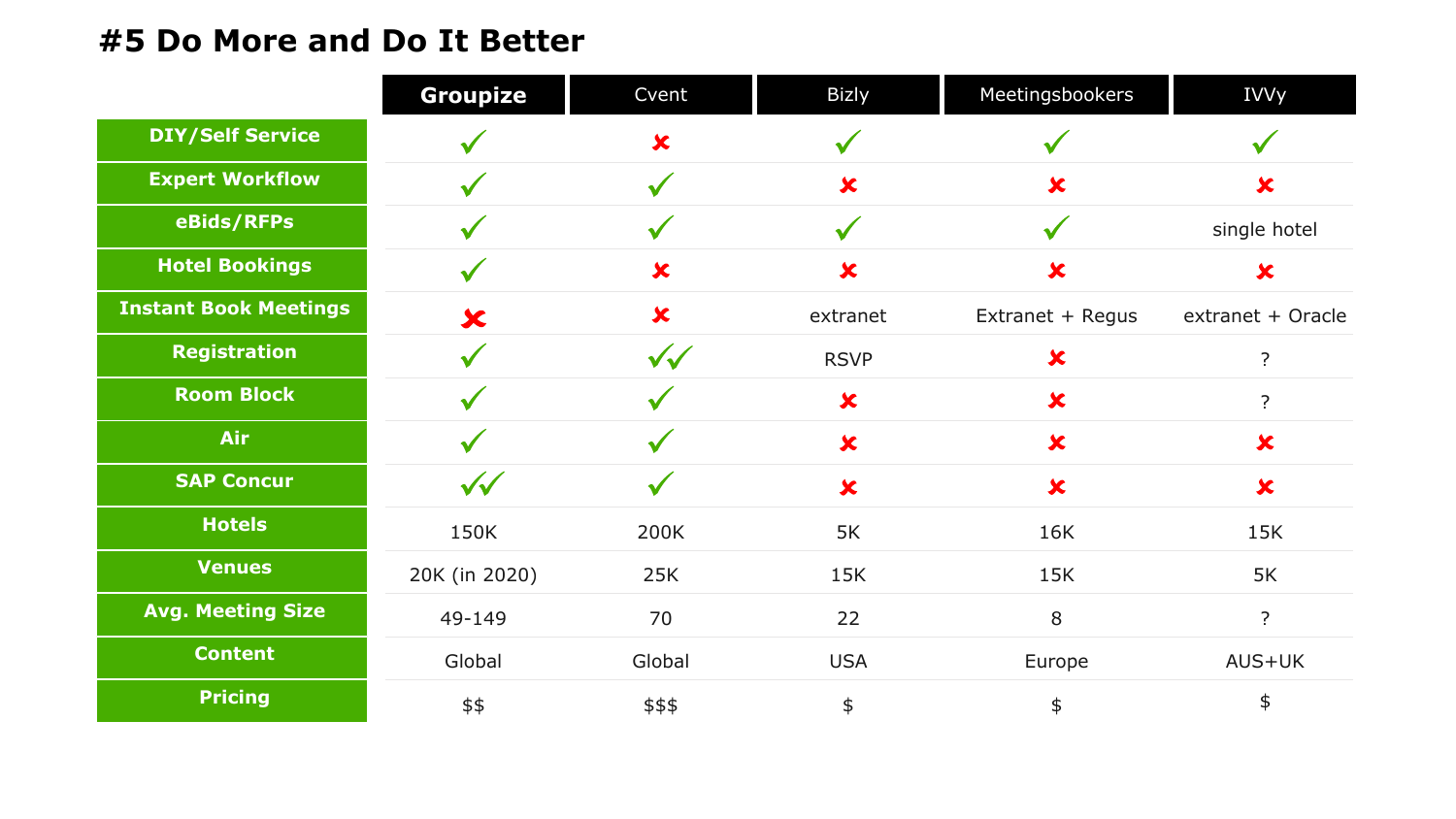#### **#6 Take Advantage of Trends The Pandemic Highlighted The Industry Problems**

80% of travel managers said they are implementing new safety policies as they restart their travel programs. **\\**<br>s  $\boldsymbol{\mathit{II}}$ 

*- TripActions*

groupize

Travel changed more in a month than 10 years.  $\boldsymbol{H}$ <br>- AirBnB \\<br>\

*- AirBnB*

Groupize is the only company that is doing well in these times. **II**<br>- Business Travel Executive י<br>ס

**II** Small Meetings Is Essential for Getting<br>Back to Business. Thanks to the Back to Business. Thanks to the coronavirus pandemic, an effective means of managing this spend category just went from a nice-to-have managing to a must-have. II<br>siness Travel News

*- Business Travel News*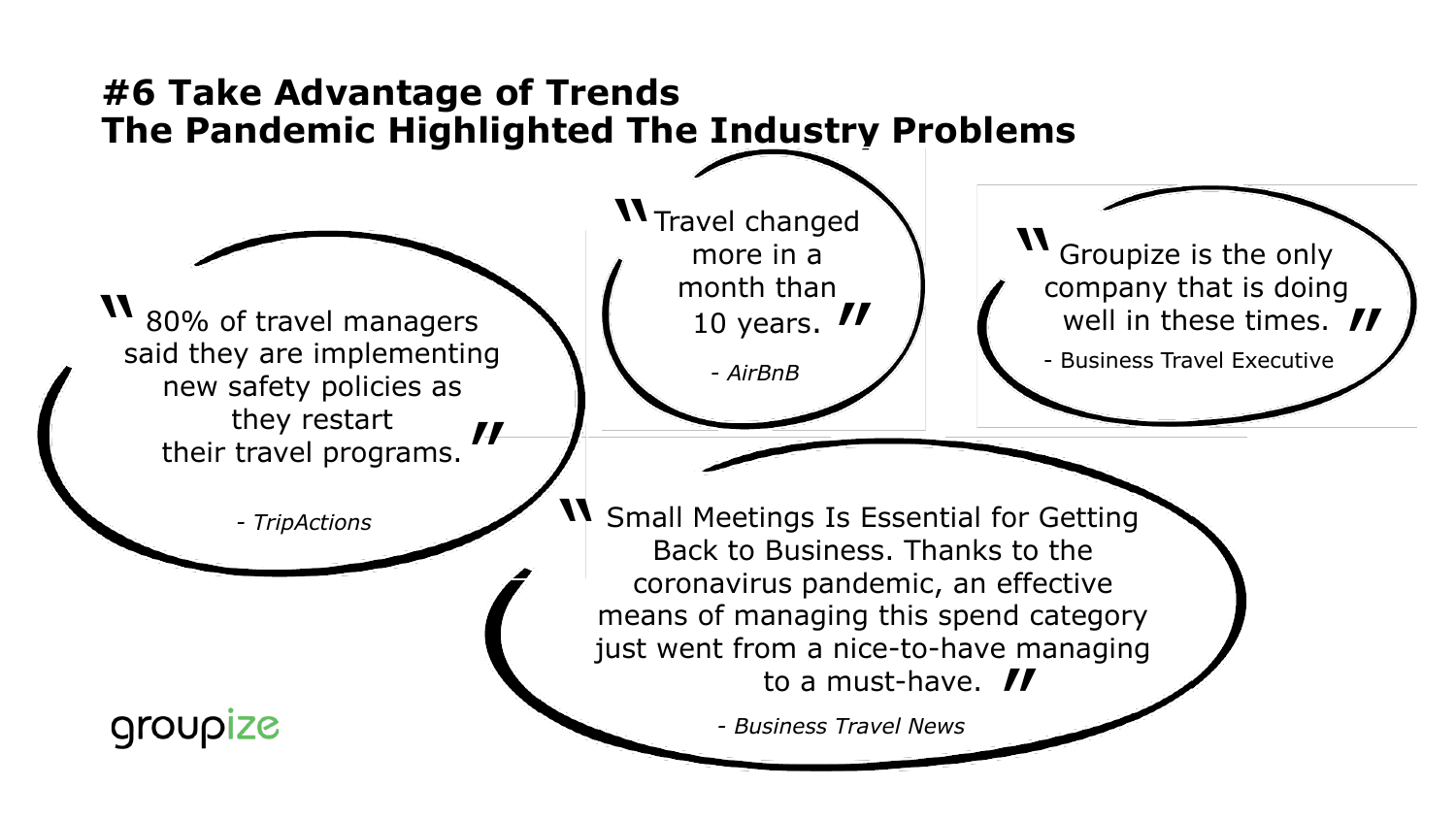**#7 Have a relevant current analogy anyone understands**

*Groupize is to Cvent What Zoom is to GotoMeeting*

I've canceled my Cvent contract and changed my strategy from reliance on 2 meeting planners to implement a selfservice tool for all employees in all locations - *Digital Transformation Company*

**"**

**Groupize** 

**"**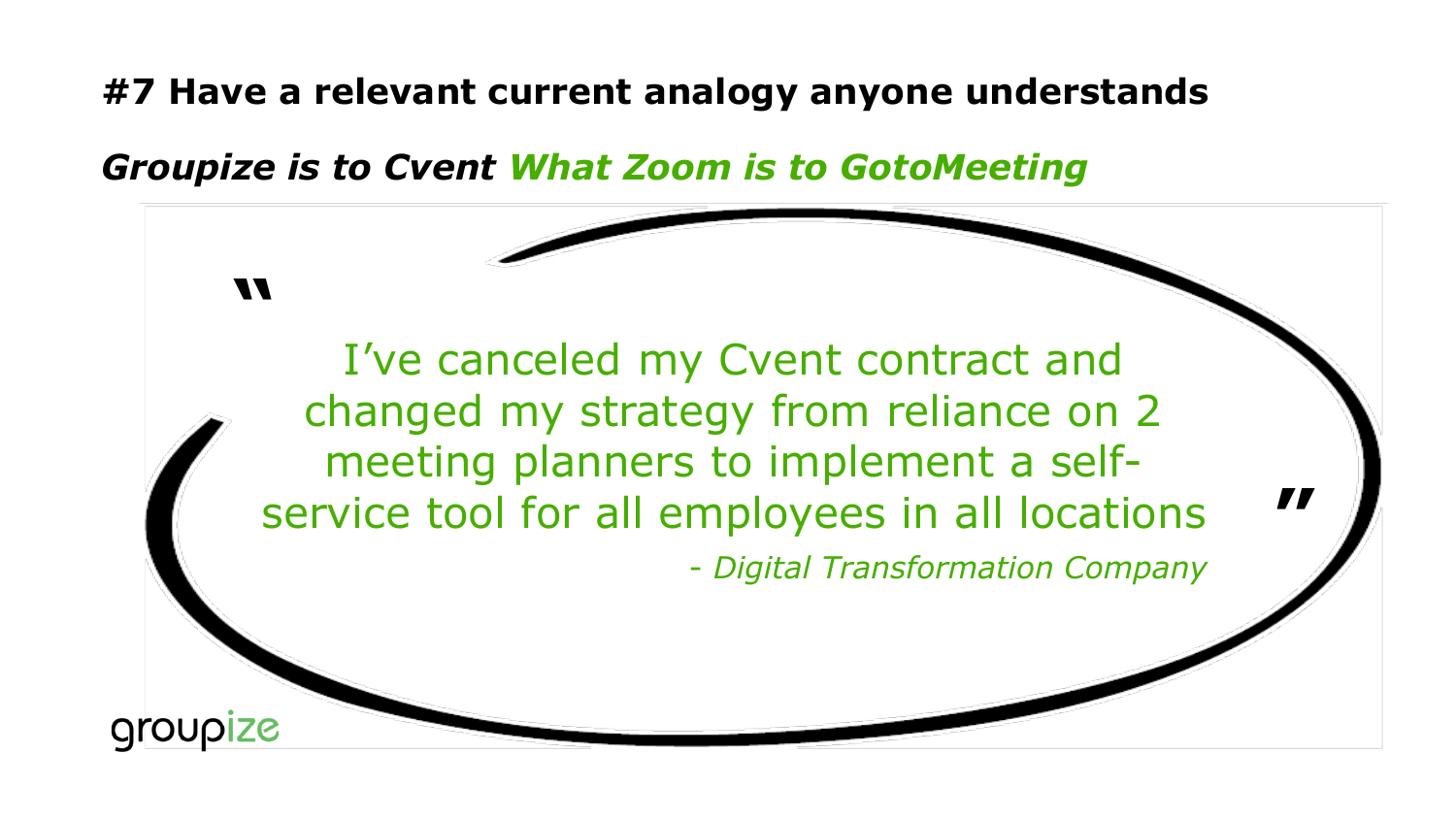### **BONUS Keep Reminding people: Why your Customers Love you**

**"**

**After evaluating all the tools, Groupize is the best choice. Best user-interface, easiest tool to understand out of the box** 

**and the most comprehensive! "**

**Groupize** 

- Easy to use and **cost-effective model**
- Modern, **all-in-one solution** for both occasional and professional planners
- **Largest inventory** of global hotels and venues
- Supported by **30+ Travel Management Companies**
- Integrations to core systems: **SAP Concur** & GDS
- Our customers see large **ROI and savings** in sourcing of **10-20%**
- Designed for **company-wide** use cases & adoption
- **Easy to implement**